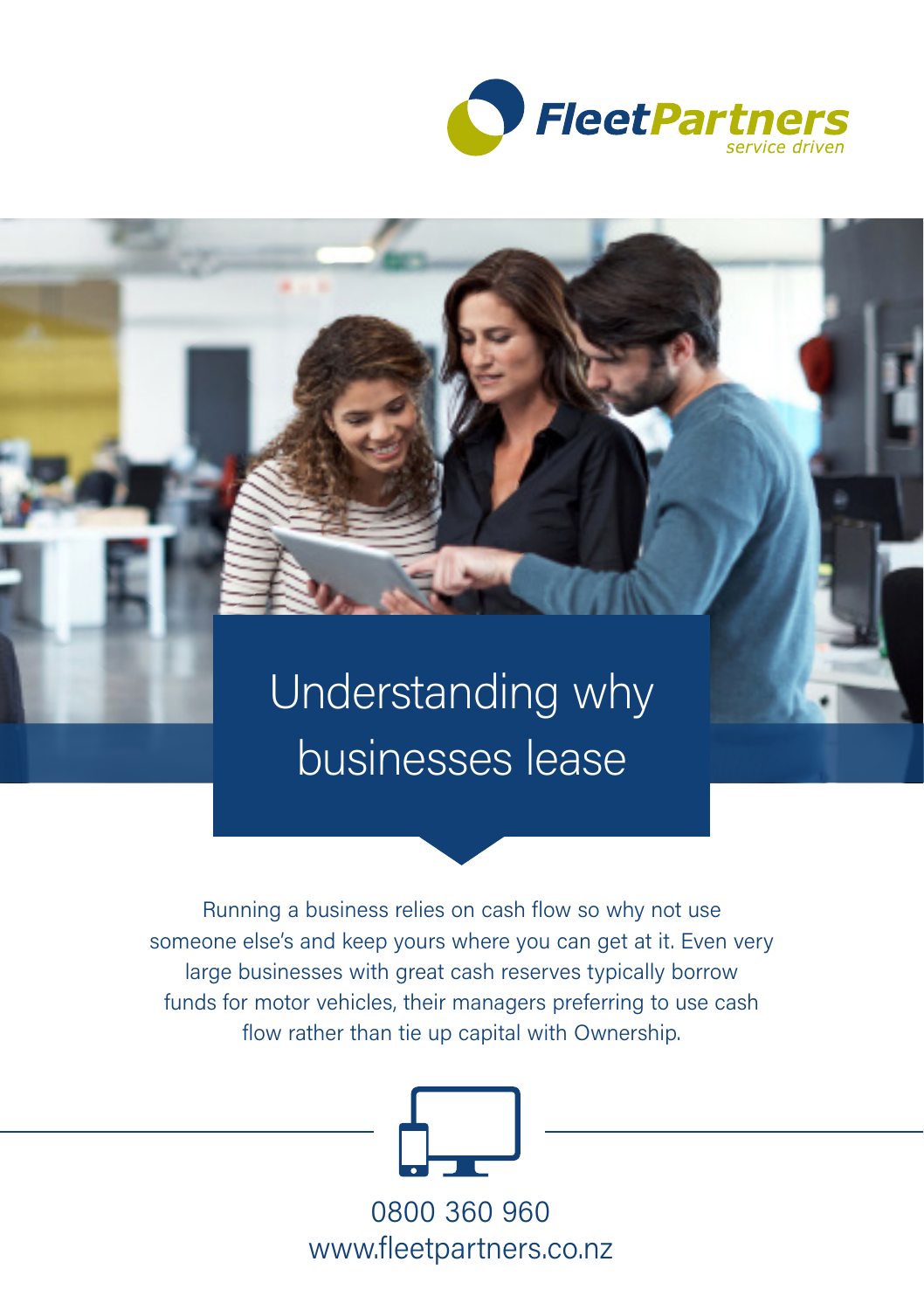**You pay for the entire cost of a vehicle regardless of how many kilometres you drive it or how long you keep it.**

Monthly payments may be **higher** than leasing. You typically make a down payment, pay sales taxes in cash or roll them into your loan, and pay an interest rate determined by your loan company based on your credit score. You make your first payment a month after you sign your contract. Later, you may decide to sell or trade the vehicle for its depreciated resale or trade value.

#### When you buy **When you lease**

**You pay only a portion of a vehicle's cost, which is the part that you 'use up' during the time you're driving it.**

Leasing is a form of financing – it is not the same as renting. You make your first payment at the time you sign your contract – for the month ahead. At lease-end, you may either **return the vehicle, or purchase it.**



## Lease-versus-Buy Example

As an example, when you **BUY, you pay the entire \$20,000,** plus possible fees, plus interest on any borrowed funds. You own the car at the end of your loan, although its value is less than the \$20,000 you initially paid. And if you choose to add the cost of the vehicle to your mortgage using a 25 year repayment period and a 5.75% mortgage lending rate as an example, you could pay over \$30,000 (over the full term). The likelihood of you actually keeping the vehicle for the full term is low which means if you sell (usually for less than what you bought it for) you keep paying for it through your mortgage for the next 20 odd years.

If you **LEASE a \$20,000 car that will have, say, an estimated resale value of \$13,000 after 36 months, you only pay for the \$7000 difference** (this is called depreciation), plus finance charges and any additional services. At the end of your lease, you return the vehicle or it could be available for purchase.

*This difference is fundamentally why leasing offers significantly lower monthly payments than buying.*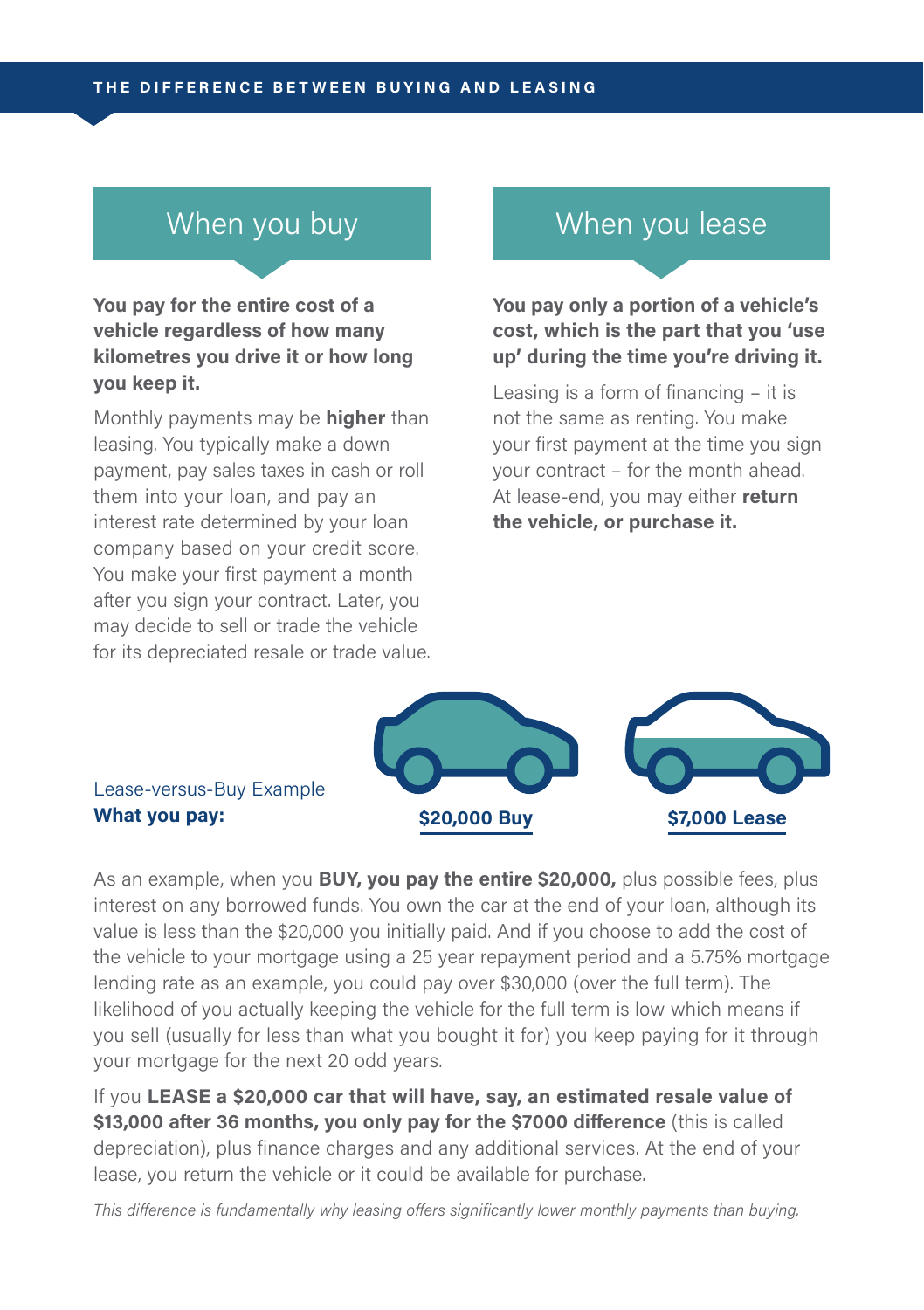### Lease payments are made up of two parts: a depreciation charge and a finance charge.

The depreciation part of each monthly payment compensates the leasing company for the portion of the vehicle's value that is lost during your lease. The finance part is interest on the money the lease company has tied up in the car while you're driving it. In effect, you are borrowing the money that the lease company used to buy the car from the dealer. You repay part of that money in monthly payments, and repay the remainder when you either buy or return the vehicle at lease-end.

#### Loan payments also have two parts: a principal charge and a finance charge, similar to lease payments.

A loan company or bank issues money directly to you or a dealer, and you agree to repay that money, with interest, over time. The principal charge pays off the full vehicle purchase price over the length of the loan, while finance charge is loan interest on monthly unpaid balance. The finance company or bank will hold the vehicle's legal title until the loan has been completely repaid. Any lending can affect a company's credit rating and removes access to vital cash flow that could be better invested in the business or other areas.

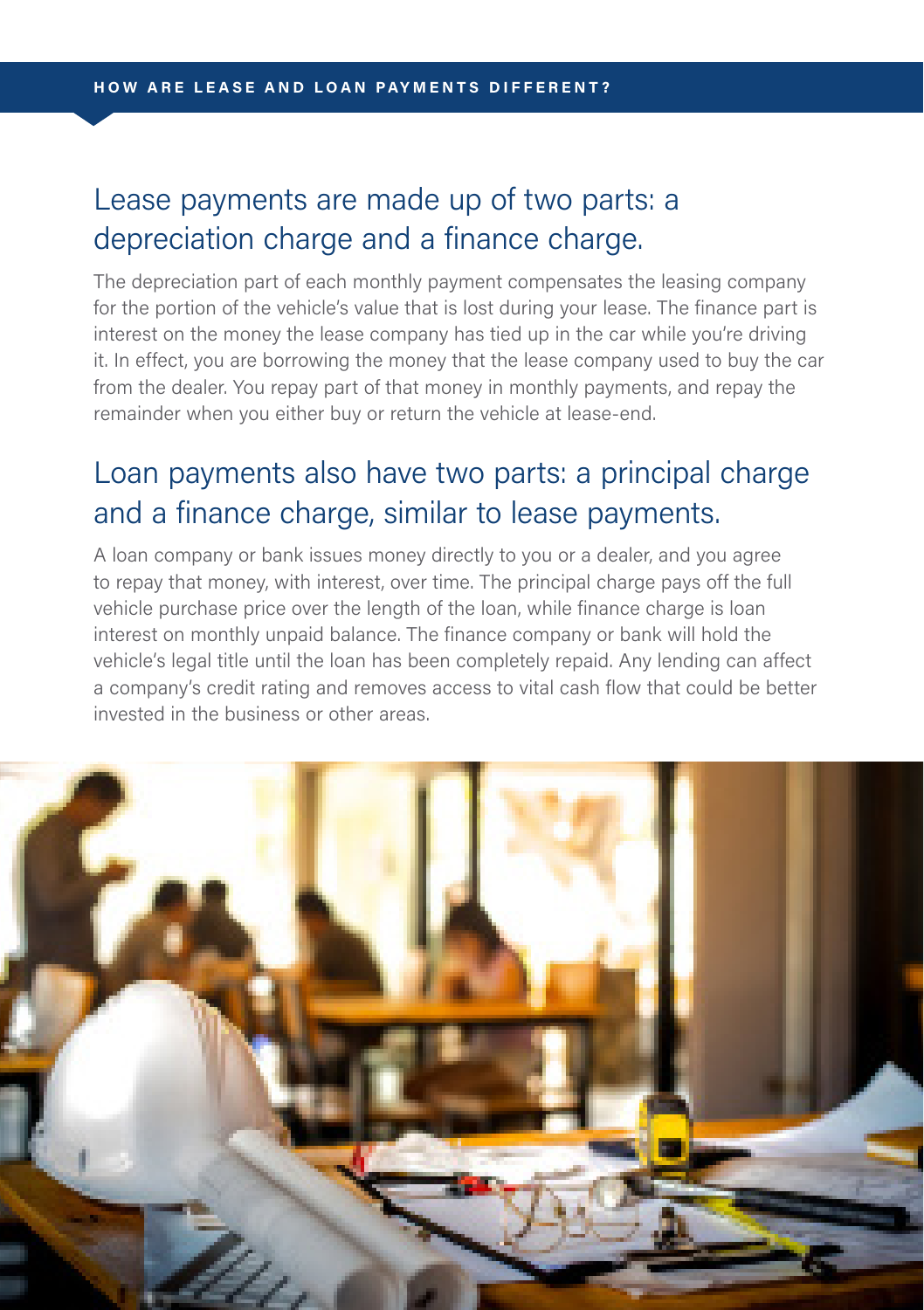#### **WHAT ARE THE ADVANTAGES OF LEASING?**



#### No Up-front Cash Outlay

Vehicle leasing requires no down payment, which makes getting into a new car not only affordable but it frees up your cash for other things.

#### Lower Monthly Payments Than Lending

Because you only pay for the portion of the car that you actually use, your monthly lease payments are 30%–60% lower than for a purchase loan for the same car and same term.

#### More Car, More Often

Since monthly lease payments are lower than with buying, you get more car for your money and drive a new vehicle every two to four years, depending on the term length of your lease.

#### No Maintenance Headaches

A fully maintained operating lease manages all maintenance issues right down to accident management – a one call service that takes care of the damaged vehicle by getting it to the repairer, arranging for the driver to get back on the road and overseeing the repair process – keeping you up-to-date along the way.

#### Financial and Administration benefits

Leasing provides access to a total fleet management solution. Outsourcing of vehicles, transport charges, tyres and servicing etc. are no longer a worry. You have cash/credit available to put into other areas rather than being tied up in a depreciating asset.

Comprehensive reporting is available that can provide you with fuel usage, carbon emissions etc and the ability to identify cost saving areas. Because the lease rate is classified as an operating expense, it may be tax deductible.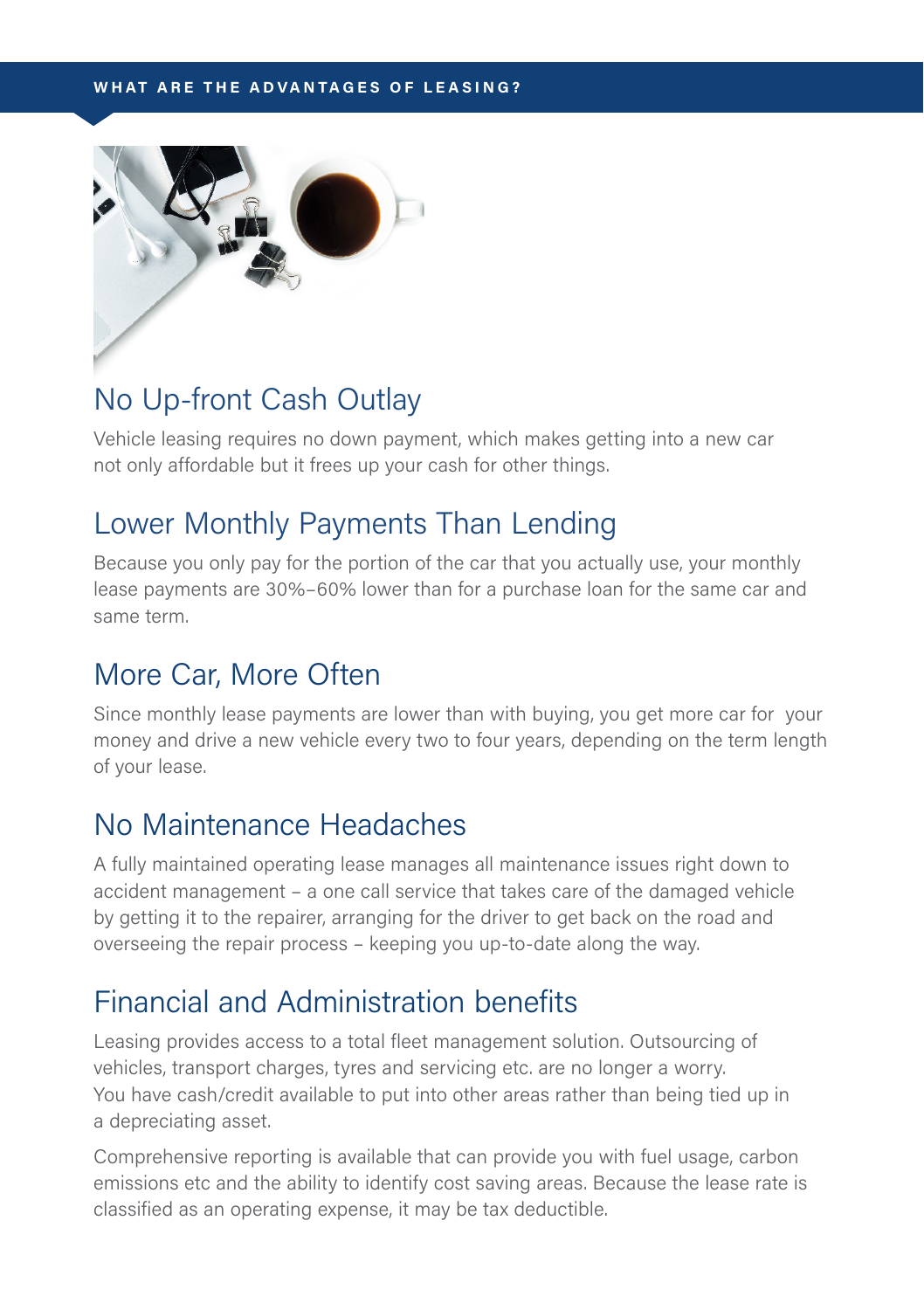The term 'Lease' usually infers what is more accurately known as an Operating Lease. This is a fixed term rental agreement with an allowance for a certain amount of mileage over the contract term on the vehicle of your choice.

*There are several different variations of Leases.*

#### Fully Maintained Operating Lease

The Fully Maintained Operating Lease removes the administrative hassles of managing a vehicle/s while providing all of the financial benefits of leasing. A Fully Maintained Operating Lease includes servicing, maintenance, relicensing, accident management, fuels cards (optional) and WOF's in one easy monthly payment. At the end of the Lease contract, the vehicle is simply returned to FleetPartners.

#### Finance Lease

A Finance Lease is a fixed monthly rental payment, over an agreed lease term. You have the choice of a 'zero residual value' or 'agreed residual value' at the end of the lease. FleetPartners maintain ownership of the vehicle over the lease term and until all payments have been made. On the receipt of the final payment, FleetPartners will transfer ownership of the vehicle to you.

#### **EzyDrive**

A product utilising pre-leased vehicles and incorporates all the benefits of a Fully Maintained Operating Lease with potential savings in lease rental and FBT value due to a lower market value at the commencement of the lease. EzyDrive also offers the choice of term from 12 months\* with an early termination and no penalties at 7 months\*, up to the maximum term of 45 months.

#### Sale and Leaseback

FleetPartners assess your fleet to determine which vehicles have passed their optimum economic life and which remain financially and operationally viable. FleetPartners then purchase some or all of your fleet at an agreed market or book value. FleetPartners then lease these vehicles back to you on a fully maintained basis, structured in a way to suit you and provides replacement options for unsuitable vehicles. A Sale and Leaseback can provide you with reduced FBT costs and an immediate cash injection.